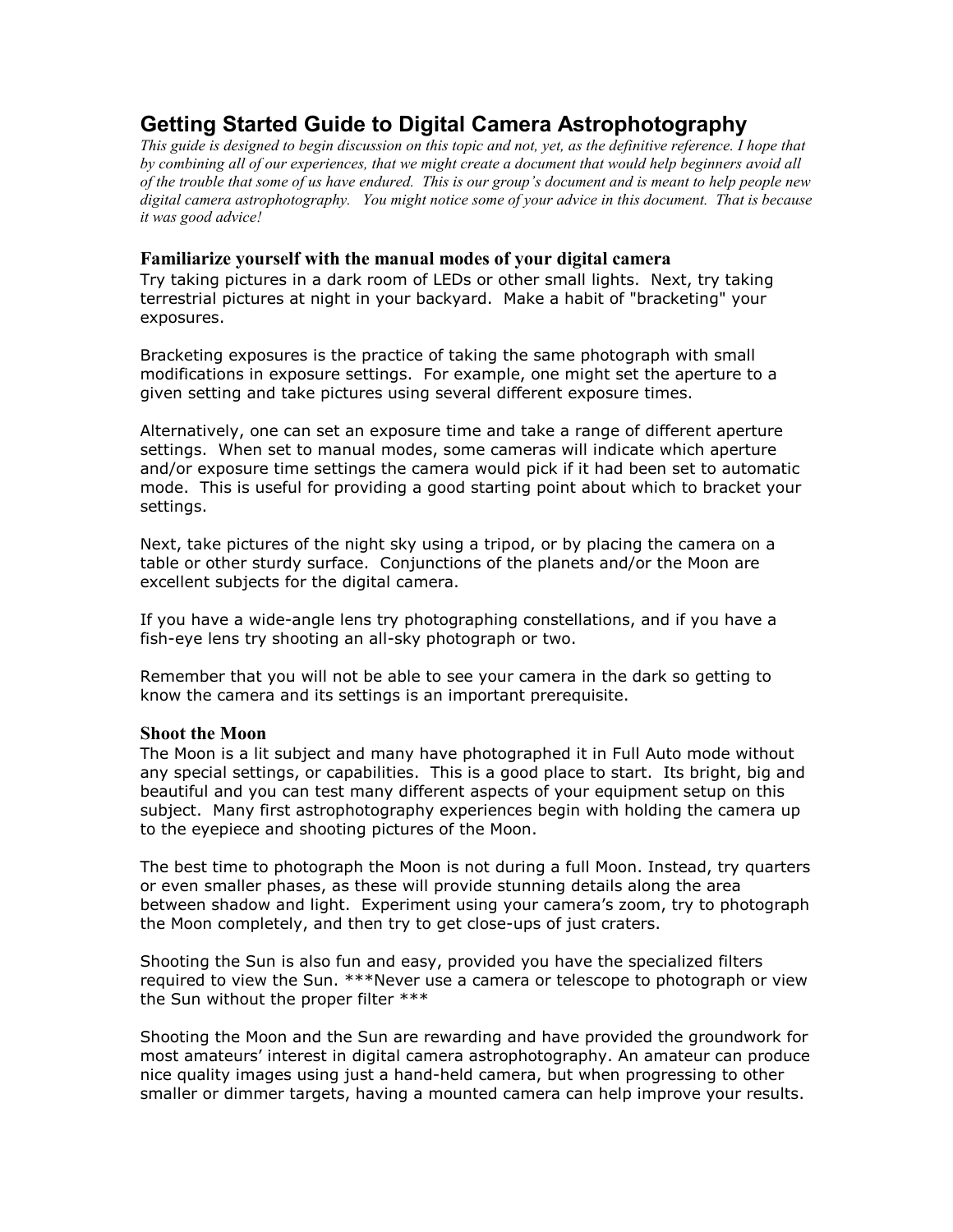# **Connect the camera to the Telescope**

Many DCA's (digital camera astrophotographers) have had good luck with a tripod or other bracket that fixes the digital camera on or just above the eyepiece, but most use some sort of digital camera adapter that attaches the camera to the eyepiece.

In our bookmark's section there are many links to sites that have adapters that will allow you to connect your camera to your telescope. A couple of factors should be taken into consideration when deciding on the right connector; namely, the sturdiness of the physical connection and vignette avoidance.

Vignetting causes your photos to look as though they were taken in a tunnel. Try your connection in the daytime and check various zoom settings and note where vignetting begins and ends. In general, the camera lens should be as close the eyepiece as possible. Also, to minimize vignetting, the aperture should be wide open. When taking astrophotographs, cameras will often open the aperture to the maximum degree due to low light conditions, so this is less of an issue under these circumstances.

However, with bright targets (such as the Moon or the Sun with a solar filter), or when experimenting with manual aperture settings, the aperture may not always be open to its full size. Since vignetting also depends on your equipment and level of magnification, even with a not-fully-opened aperture you may not experience vignetting. But, if it is an issue when your aperture is not fully open, it may be better to modify settings to a more open aperture and shorter exposure times.

Many telescope to digital camera adapters/connections are sensitive to the weight of the camera and this sensitivity causes the subject to fall below the field of view of the camera. This is especially true if you are using a Barlow and/or Diagonal.

The effect of this problem is that the subject will be centered in the eyepiece but when the camera is attached, the subject will fall off the bottom of the field. To test this, first target a bright star or planet and then, attach the camera and make sure that the subject is in a similar location in the camera's LCD screen. If the subject has moved, try moving the subject to the top of the eyepiece, or simply position the object using your camera.

When using a wedge or equatorial system, a diagonal should not be used. It just adds more stuff between the CCD and the subject and may cause field problems described above.

If your telescope is not mounted for astrophotography using a wedge, or equatorial system, be very careful about leaving the camera attached while slewing. You can mangle your camera or other gear by slewing toward the zenith with the camera attached. You may have to use a diagonal when photographing subjects near the zenith.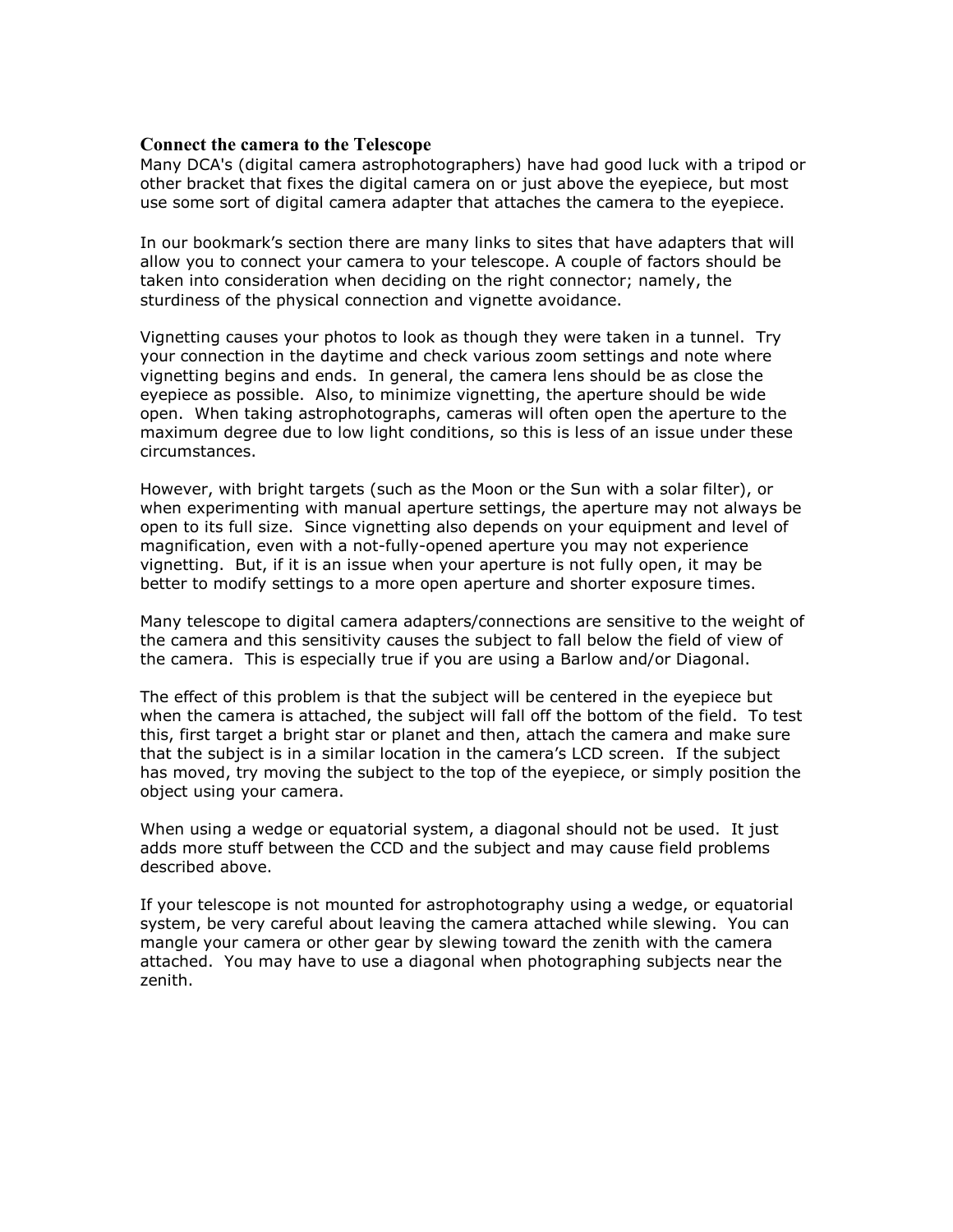# **Find and track your subject**

Due to the rotation of the earth, many objects will move out of your field of view before you can shoot. Depending on their location in the celestial sphere, and your camera's exposure setting, you can accidentally blur a shot.

If you are using a telescope with a "Goto" computer or equatorial platform, use them, as this will help with both finding and tracking your subject. If your "Goto" computer has a sync or high precision mode, this can also help.

If you own a star charting or planetary program, use this to determine where your subject will be in the sky and in relation to any obstacles in your viewing area. Note the times when the object will be in the best location based on your site and its light pollution. In highly light polluted sites, subjects are best viewed directly overhead while subjects located between 60° and 80° from the horizon are the easiest to view and photograph.

## **Focus, Focus, Focus**

There are many tricks to getting good focus and the basic rule of thumb is to set your digital camera to manual focus at infinity and use your telescope to focus the image. Many times the LCD display on your camera is less than perfect for this.

Many digital cameras have a separate viewfinder that does not look down the actual lens and therefore it cannot be used. The viewfinder in this case will show you a lovely view of the back of your telescope.

If your digital camera has a video out port, you can attach this to a separate larger video monitor. If your camera will show what it is about to shoot or has just shot through the computer interface, then a laptop or other computer may be helpful to provide a larger image.

Both of these things wreck your night vision and are unpopular at star parties. You can use red rubylith foil to cover the monitor's screen, which will reduce the amount of white light emitted, and this will help in keeping your night vision. A small piece of the rubylith for your camera's LCD might also be in order.

Specialized devices have been created to assist with focusing in traditional and CCD astrophotography and may prove helpful with digital cameras. One trick to focusing bright stars or planets is to use a Hartmann mask.

A Hartmann mask is a disk that fits over the business end of your telescope, like it's dust cap, which has holes cut into it. These are available commercially or can be made from foam core board. Using the mask, a bright star or planet will appear as multiple images, one for each hole, when out of focus and one image when in focus. This is normally much easier to see than the focus of a single image. To focus dimmer subjects try focusing on a bright star in the same constellation.

## **Noise Reduction**

A consumer digital camera uses a charge coupled device or CCD to produce images. An astronomical CCD camera uses similar technology but adds cooling to the CCD to reduce noise.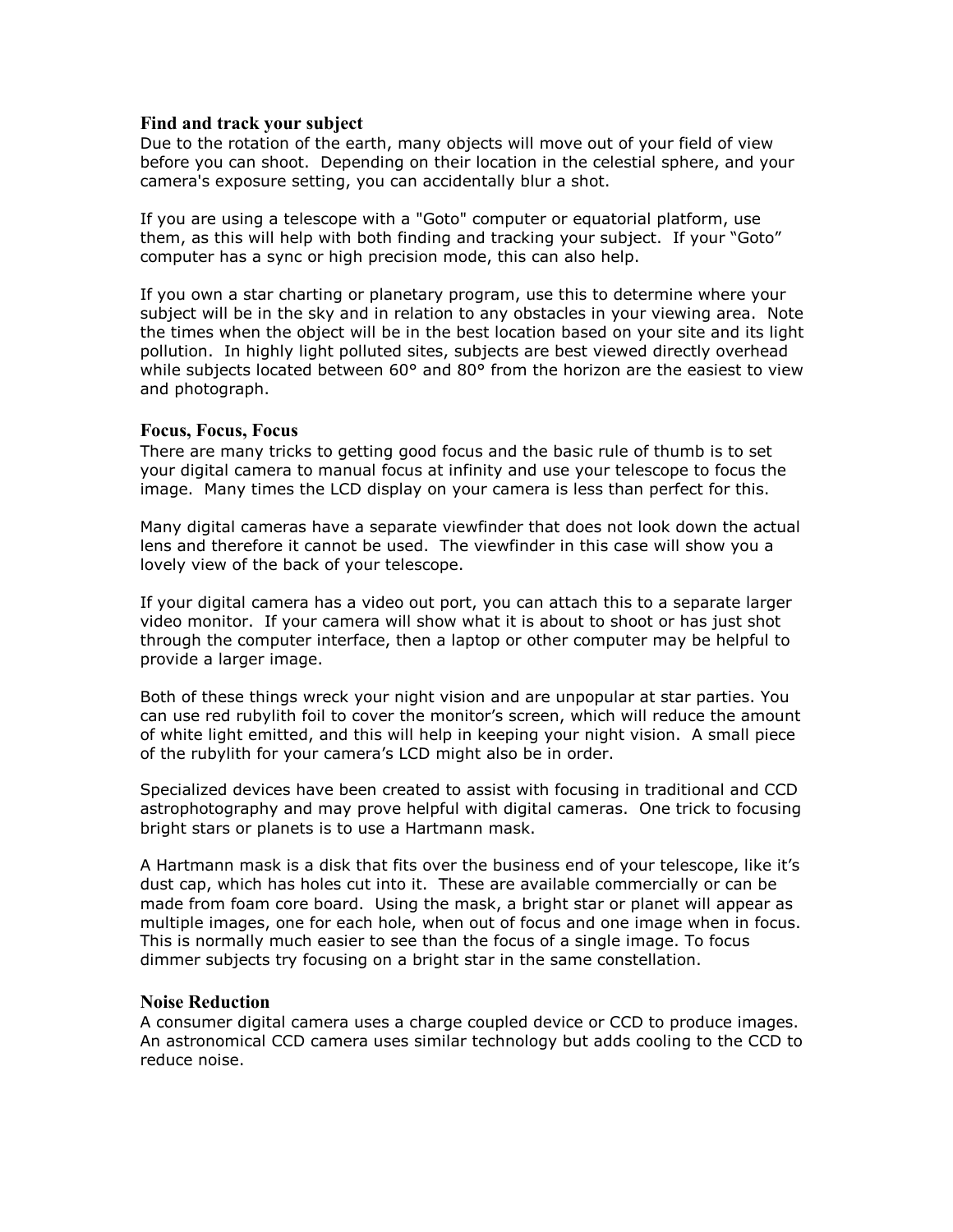Put your camera's lens cap on and try taking the longest exposure possible with your camera. Now examine the image. See that it is not black but instead full of tiny star clusters…well almost…it is just noise.

To keep your background black and your stars real, you should take some dark field frames before each camera setting adjustment. Once you have a subject in the field of view and focused, you should take a few "dark" field frames by putting the telescope's cap on and shooting at the same exposure as planned for the subject.

This will only work if your telescopes dust cap is "light tight." If it is not light tight use a dark cloth or simply use your camera's lens cap.

Allow the camera's CCD to cool down before each dark field image and if possible take dark frames and normal frames with the LCD turned off. Write down or otherwise record the subject, exposure, and dark frame file numbers or names. Later on, we will use these to subtract out any hot pixels or other noise caused by the long exposure.

Many different image-processing packages include the ability to remove noise by using image mathematics to subtract the dark frames from the images. Multiple dark frames can be averaged to provide more productive noise reduction and it is good to take more than one dark frame, anyway, in case something happens to one frame you will have a back up.

By examining dark frames from a night's astrophotography session, you should start to see patterns in the noise. Some of these are defects or "hot pixels" and by noticing their location you can try and place subjects in "hot pixel" free zones in future sessions.

### **Stacking and integration**

Just as a larger aperture telescope collects more light, multiple subsequent photographs, combined, can also collect more light. Because most digital cameras cannot take very long exposures, most are less than 16 seconds and many are less than 60 seconds, combined subsequent images can simulate extended exposures.

Begin by taking multiple exposures with the camera at the same settings. The number of exposures depends on the subject and can vary from two to the maximum possible with your memory card or even multiple memory cards.

Stacking can be done with standard image processing software but is usually easier with software made for astronomical purposes. The main reason for this is that earth is still moving throughout your astrophotography session and the images are not all aligned especially those at the beginning and at the end the of session. Astronomical image processing software usually has an alignment or registration function to properly align the images before stacking them.

It is best to shoot each shot within a minute of the next if you are interested in stacking.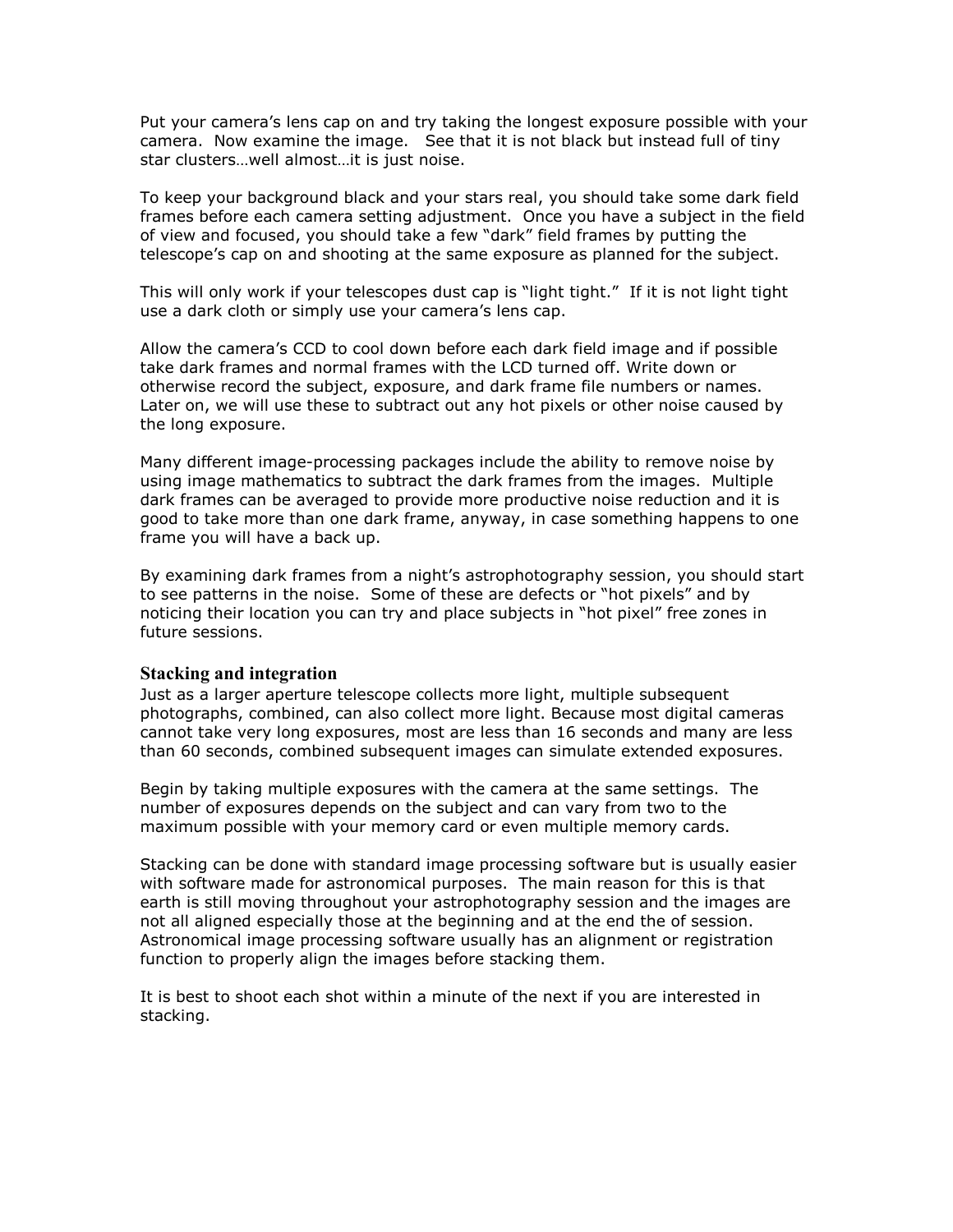## **Shooting**

At this point, you have found your subject, focused the image, and taken your dark frames. You are also prepared to shoot multiple images of the same subject so that they may later be stacked.

To obtain the most detail it is advised to use the finest or maximum non-interpolated resolution available in your camera. Having said this, your memory card will fill very quickly using this resolution and processing of your images will take longer.

To start with, you might want to try using the second best resolution and then, after you have had a chance to familiarize yourself with the process, upgrade to the highest resolution.

It is recommended that you shoot a single subject per session so that the images are not confused and so that you can spend ample time on each subject. Also observing is half the fun and if you spend all of your time in the dark holding your shutter release, you will be missing a very important part of astronomy.

Remember to document each exposure noting the settings and subjects. If your camera automatically documents your photos then you do not need to write everything down. Be sure to put each subject in a separate album or write down which photos go with which subject, if you do happen to shoot more than one subject.

Also, do not forget to turn off the LCD monitor while taking any exposures. It is important to have darks that exactly match the normal images so if you change anything be sure to shoot more darks to match the new settings.

If your computer is close, run in and look at the images, during the middle of your session, and check the images to make sure that all is well. It may be possible to correct the problem and salvage the session or you might see some detail or other area of interest that should be exploited. In either case, a quick peek every so often can never hurt.

### **Image Processing**

We have completed all of our shots and packed up the telescope and all of our various gear. Our astrophotography session is complete…or is it?

Take the camera in the house and look at the pictures. Not a pretty site, are they? The key to good astrophotography of any kind is image processing and the key to almost any astrophotography with digital cameras is image processing.

First, go to bed. It is enough to spend the night in the backyard taking the shots, wait until the next day or even the next cloudy night to begin the image processing of your photographs.

Transfer the images from your camera to your computer under a folder with today's date and organize them so that the dark frames, and normal images of similar exposure, or other settings are grouped together in additional subfolders. Rename the dark frames as dark1, dark2 etc. and normal frames as subject1 thru subject15 i.e. M13-1, M13-2.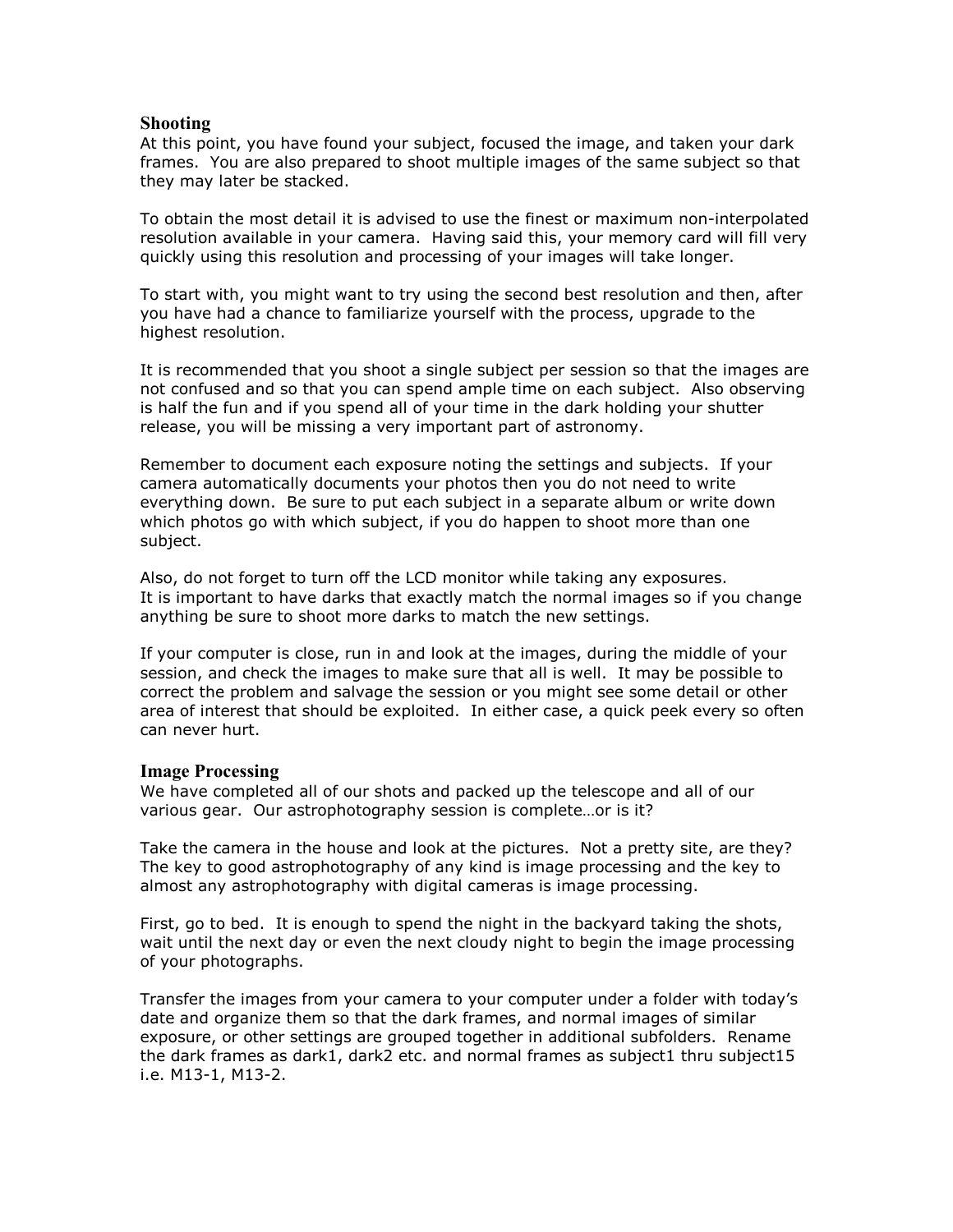Begin by inspecting the images for out of focus or other problem images and move these to a folder named Problems.

Here is an example folder structure:

| <b>My Astro Photos</b><br>08232001 |
|------------------------------------|
| Mars                               |
| Dark1.jpg                          |
| Dark2.jpg                          |
| Mars1.jpg                          |
| Mars2.jpg                          |
| Mars3.jpg                          |
| Mars4.jpg                          |
| <b>Problems</b>                    |
| DC23197.1PG                        |

The first task is dark subtraction. If you have multiple "dark" frames, then each of these can be averaged (or use median) to create a master dark image.

Next, take your dark or master dark and subtract it from each of your normal images. This process can be found in the image math section of some image processing software or in the calibration or correction section of astronomical image processing programs.

Lets try dark subtraction in Paint Shop Pro 7. We open the dark frame and we open a normal image. We select image menu then Arithmetic and are presented with a dialog box, which has two pulldowns for the two images. The operation we are interested in is subtract and PSP7 defines subtract as Image1 – Image2 so we select our dark frame in the image 2 pulldown and our normal image in the image 1 pulldown. We check the All channels checkbox so that we get a color result, leave the other settings alone, and press ok. A new dark subtracted image pops up in front with a lot less noise! You can leave the dark image and repeat for each normal image.

Now that your images have been dark subtracted, they can be stacked to provide more detail and simulate longer exposures.

Lets try stacking the images in Astrostack. Using PSP (it can do this in bulk) or another program we must convert the JPG or TIF format images to Windows Bitmap (BMP) format before they can be loaded into Astrostack.

In Astrostack, click the BMP button and it prompts you to select the first BMP image and then the last image. This means the files should be numbered as described above as Mars1, Mars2, Mars3, and Mars4 and we would select Mars1 for the First and Mars4 for the last.

Once selected, Astrostack will load the BMPS and stack them. We should also select Align Auto and click GO to register the stacked images. In the result window, we see the stacked image. We can perform a number of other operations from Astrostack but for now, we can click save result and then exit.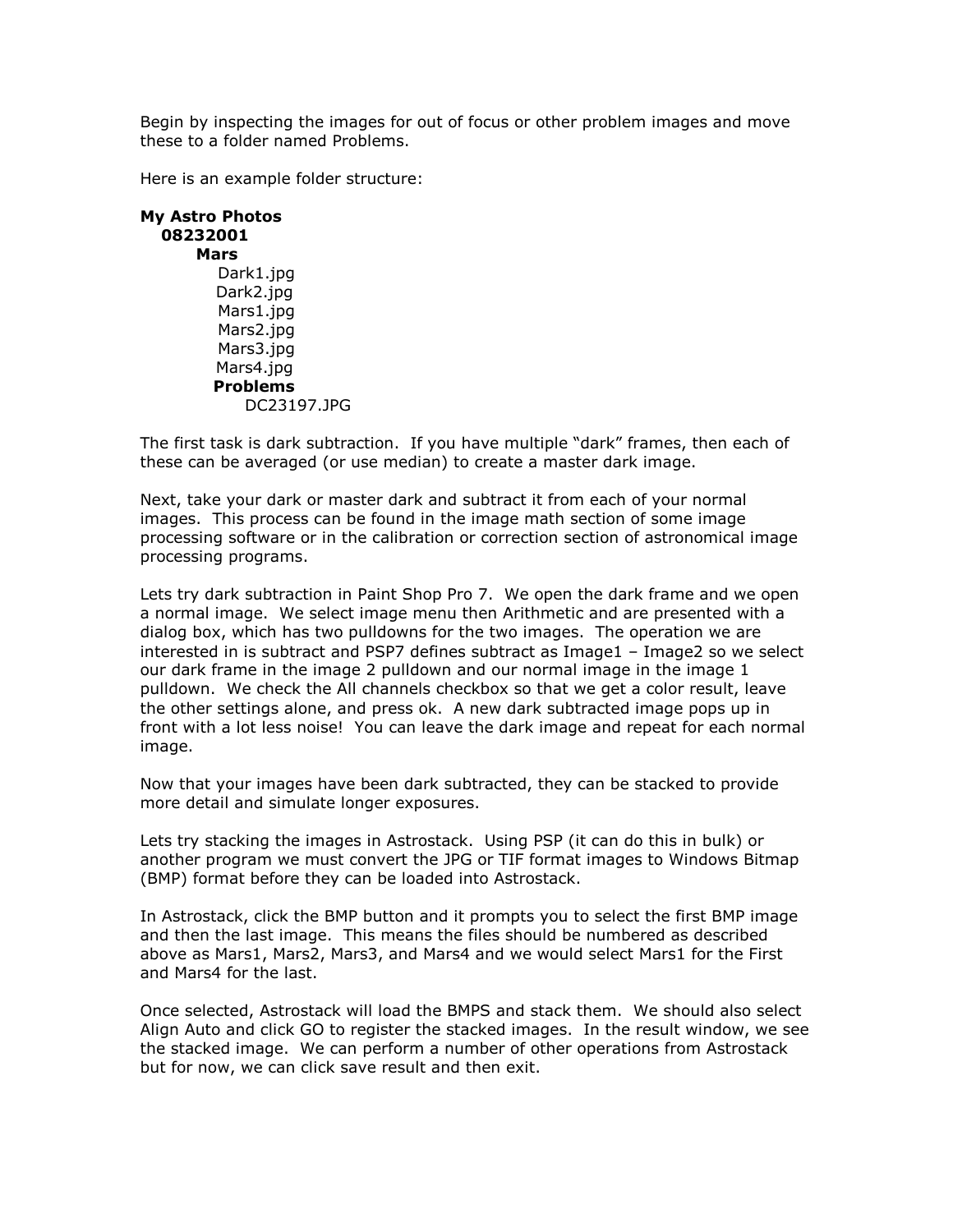We just stacked 4 images of Mars into a single hopefully more detailed image. We could also have automatically dark subtracted the images by clicking the correct button and selecting the dark frame.

Astronomical Image processing is a topic worthy of its own guide and there are many additional processing functions that can help to make your images the best that they can be.

For example, an un-sharp mask, a low pass filter, and convolution/de-convolution algorithms can really bring out the detail and suppress unwanted background or other artifacts.

It might seem obvious, but using paint functions to create features and other fabrication practices are generally frowned upon in the astronomy community.

### **Finally, share your images with this group and others**

That is one of the best parts of this exciting endeavor, sharing images (even bad ones) with the group. You can gain perspective and insight while learning what to do the next time the clouds part for you. Above all, have fun.

### **Links**

[digital astro] is a yahoo group for people interested in Digital Camera Astrophotography. Be sure to visit the files and bookmarks section. http://yahoogroups.com/group/digital\_astro

The Digital Camera Astronomical Imaging FAQ prepared by Simon Szykman contains frequently asked questions and answers that should be used as a companion to this document.

http://users.erols.com/szykman/Astro/AstroDigiCamFAQ.html

Ckcpower is a digital camera and accessories company that specializes in connecting your camera to your telescope. http://www.ckcpower.com/

Digi-T by Scopetronix is a digital camera to telescope adapter. Scopetronix has many other ways to connect your camera to your telescope. http://www.scopetronics.com/digitalcam.htm

TeleVue now has a new line of Digital Camera adapters to fit its excellent line of eyepieces.

http://www201.pair.com/resource/astro.html/regular/products/tele-vueoptics/digital.camera.to.eyepiece.html

William Optics has a revolutionary new 1¼ 28mm eyepiece that is threaded and made to connect a Nikon Coolpix camera to your telescope. Rumor has it that additional cameras will be added in the future.

http://www.buytelescopes.com/product\_details.asp?pNumber=3940

Mediachance has many different free software programs for digital camera photography and the "blackframe" and "hotpixels" programs are perfect for digital camera astrophotography.

http://www.mediachance.com/digicam/blackframe.htm